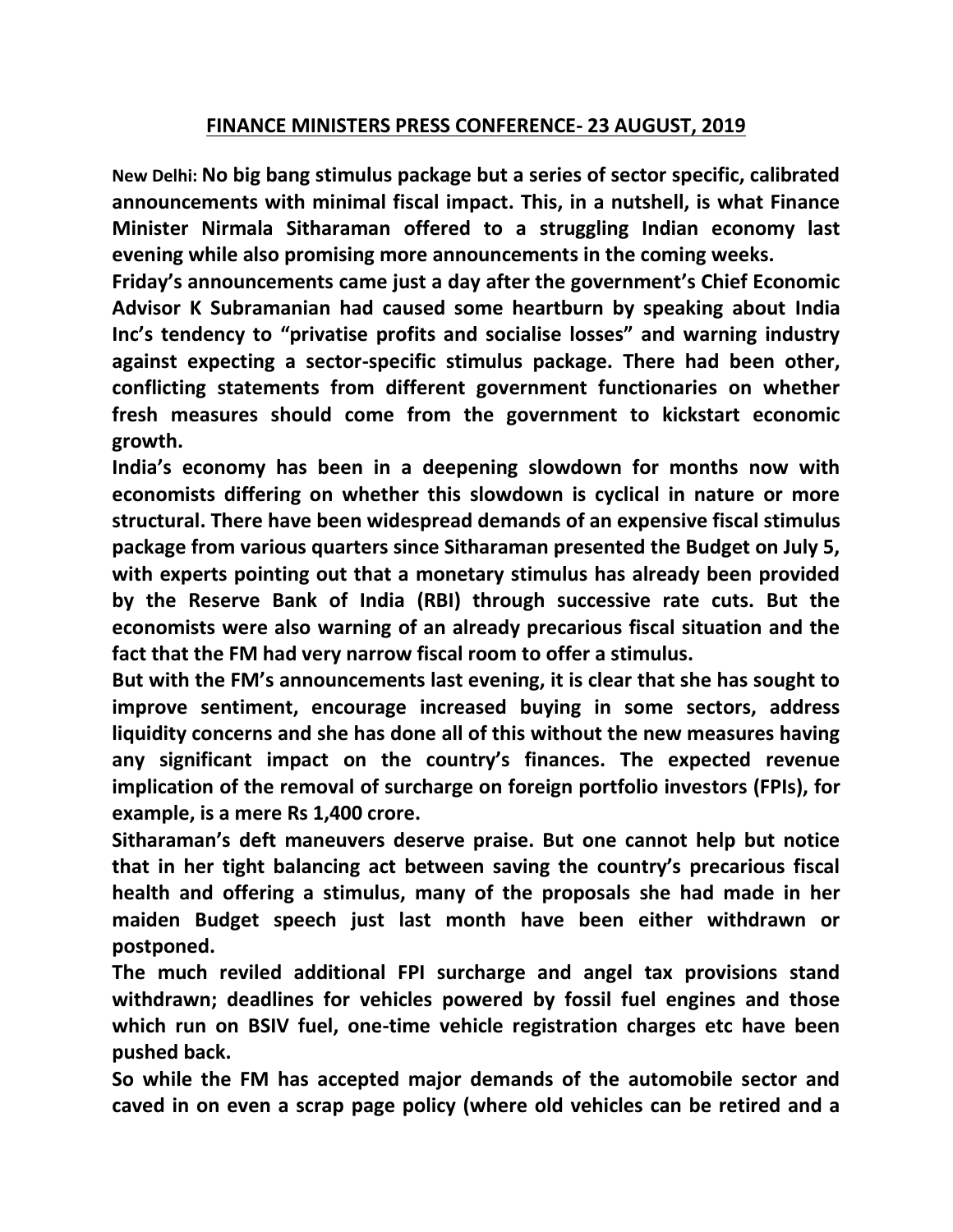**concession offered for vehicle purchases against these) and is likely to address concerns of some other sectors going forward, proverbially speaking she has had to eat some of her words too.**

**So will the economy get the much-needed booster dose immediately, now that the government has unleashed the first barrage of steps? There is widespread belief that business sentiment may improve as demand picks up in key sectors and market experts believe that the removal of FPI surcharge and some other measures like enhanced liquidity to banks etc should lift equity markets when they open next week.**

**Automobile manufacturers may see some positive impact since not only has clarity come on vehicle fuel etc, the government has also decided to lift the freeze on its own purchase of vehicles and promised to consider a scrappage policy. But the jury is out on whether all these measures would revive the economy by themselves. Do we need incremental, big bang reforms for the necessary push? This remains to be seen.**

**Here's a list of what the FM has proposed:**

**1) For wealth creators or the rich: CSR violations no longer criminal offences; enhanced surcharge on long/short term capital gains from transfer of equity shares/units withdrawn; Angel Tax withdrawn.**

**2) For Banks and finance companies: More liquidity by frontloading Rs 70,000 bank recapitalization; banks to offer lower rates for housing and vehicle loans; one-time settlement policy for medium and small enterprises (MSMEs) since this sector appears to be most affected by the current slowdown; additional liquidity support to housing finance companies; fast tracking of pending GST dues to MSMEs.**

**3) For increasing capital flows: Government will establish an organisation to provide credit enhancement for infrastructure and housing projects to increase debt flow towards such projects; Aadhaar-based KYC to be permitted for opening demat accounts and investing in mutual funds**

**4) Automobile sector: Vehicles running on BSIV fuel to remain operational for the entire period of their registration; enhanced one-time registration fee to be deferred till next fiscal; additional 15% depreciation for all vehicles; lifting the ban on government purchase of vehicles and devising a scrappage policy.**

**No announcements were made for the biscuit industry (along the line of the automobile sector) despite much commentary in recent days about the falling sales of biscuits in rural markets and how this was a sure sign of stagnating rural consumption.**